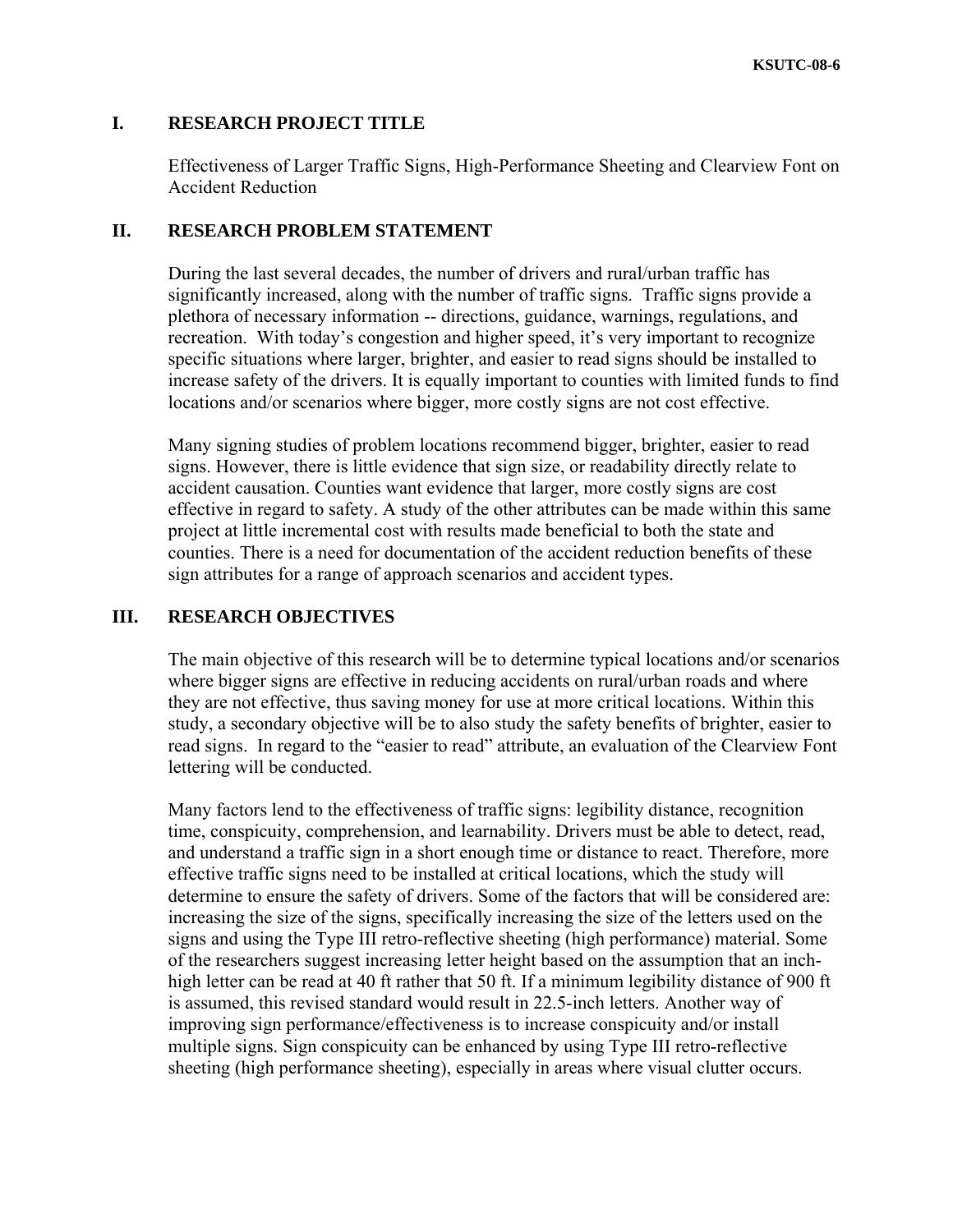# **IV. APPROACH**

This research will have a two phase approach: 1. laboratory and 2. accident records. In the laboratory, standard human factors techniques will be used on a wide range of subjects to determine/document benefits of a) bigger signs, b) brighter signs and c) Clearview font. Then, in addition to literature review of studies, accident records of specific locations where the only changes were a change in one of the three attributes being studied will be reviewed to determine if the attribute can be identified as a significant factor in accident reduction.

# **V. TASKS**

- Literature review and survey of county sign use policy
- Develop laboratory study.
- Conduct laboratory study.
- Analyze data, write interim report.
- Identify appropriate field locations.
- Obtain data from field locations.
- Analyze data.
- Write and present draft report.
- Finalize report.

#### **VI. ESTIMATES OF FUNDING AND RESEARCH PERIOD**

*Period:* 12 months *Funding:* \$49,000

## **VII. URGENCY AND POTENTIAL PAYOFF**

Safety improvements are always an urgent priority with very high payoff. However, only finite funds are available. If traffic engineers and local governmental organizations have guidelines to recognize specific situations where larger, brighter, easier to read signs increase safety, funds can be earmarked more effectively. If, for example, larger signs are not determined to be more effective savings to counties and townships could be used more effectively elsewhere.

#### **VIII. IMPLEMENTATION STRATEGY**

The results will be disseminated in the form of guidelines by KDOT and the Kansas County Highway Association.

### **IX. PROJECT PERSONNEL**

Drs. Rys and Russell have successfully conducted several studies of this type for KDOT, FHWA, and others including a major study that confirmed KDOT's sign sheeting policy was cost effective.